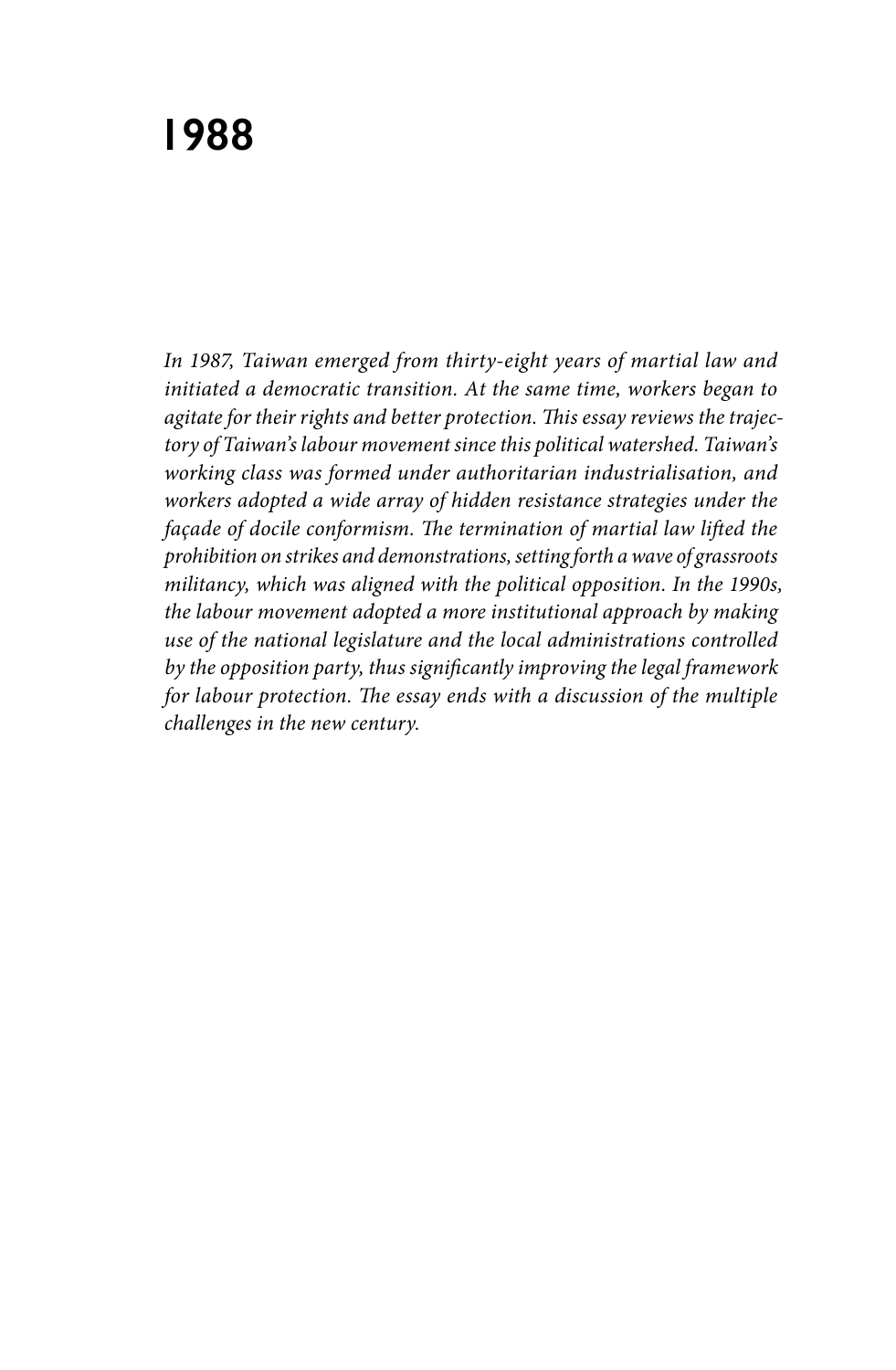## **The Lifting of Martial Law and the Rise of Taiwan's Independent Labour Movement**

Ming-sho HO

n July 1987, Taiwan terminated thirty-eight years of martial law. In<br>February the following year, the first Lunar New Year holidays after the<br>thaw witnessed a spontaneous strike wave among Taiwanese workers<br>demanding a hi n July 1987, Taiwan terminated thirty-eight years of martial law. In February the following year, the first Lunar New Year holidays after the demanding a higher year-end bonus (年終獎金). This unexpected insurgency marked the beginning of Taiwan's labour movement—a long-overdue development considering that by then the island had experienced high-speed growth for nearly three decades with a concomitant process of proletarianisation that saw the children of farmers leave their home villages to become urban wage labourers.

Taiwan under martial law was an inhospitable environment for labour activism. Besides curtailing freedom of speech and the press, the government outlawed strikes, political parties and unauthorised gatherings of more than ten people. The generals were in charge of managing protests and military rather than civilian police were deployed when needed. While these features of 'political exclusion of the working class' were also common among other newly industrialised countries in East Asia,<sup>1</sup> Taiwan's case was particular in that its ruling Nationalist Party (hereinafter, Guomindang or GMD) was able to implement a series of preemptive measures to control labour prior to the economic transformation that began in the 1960s, when Taiwan became an export-oriented economy by exploiting its cheap labour. Reflecting on its defeat in mainland China, the GMD installed party-state structures—that is party branches and loyal unions—in state-owned and large enterprises.<sup>2</sup> In addition, by adopting a state corporatist arrangement, the GMD fostered a cohort of pro-regime labour union leaders to make sure that workers were represented in decision-making processes in a politically safe manner.<sup>3</sup> In light of all this, martial law–era Taiwan did not see the emergence of labour protests until the mid-1980s. Yet, the lack of ostensible conflict should not be seen as an outcome of the inherent docility or conformism of the Taiwanese working class. Deprived of political freedom, workers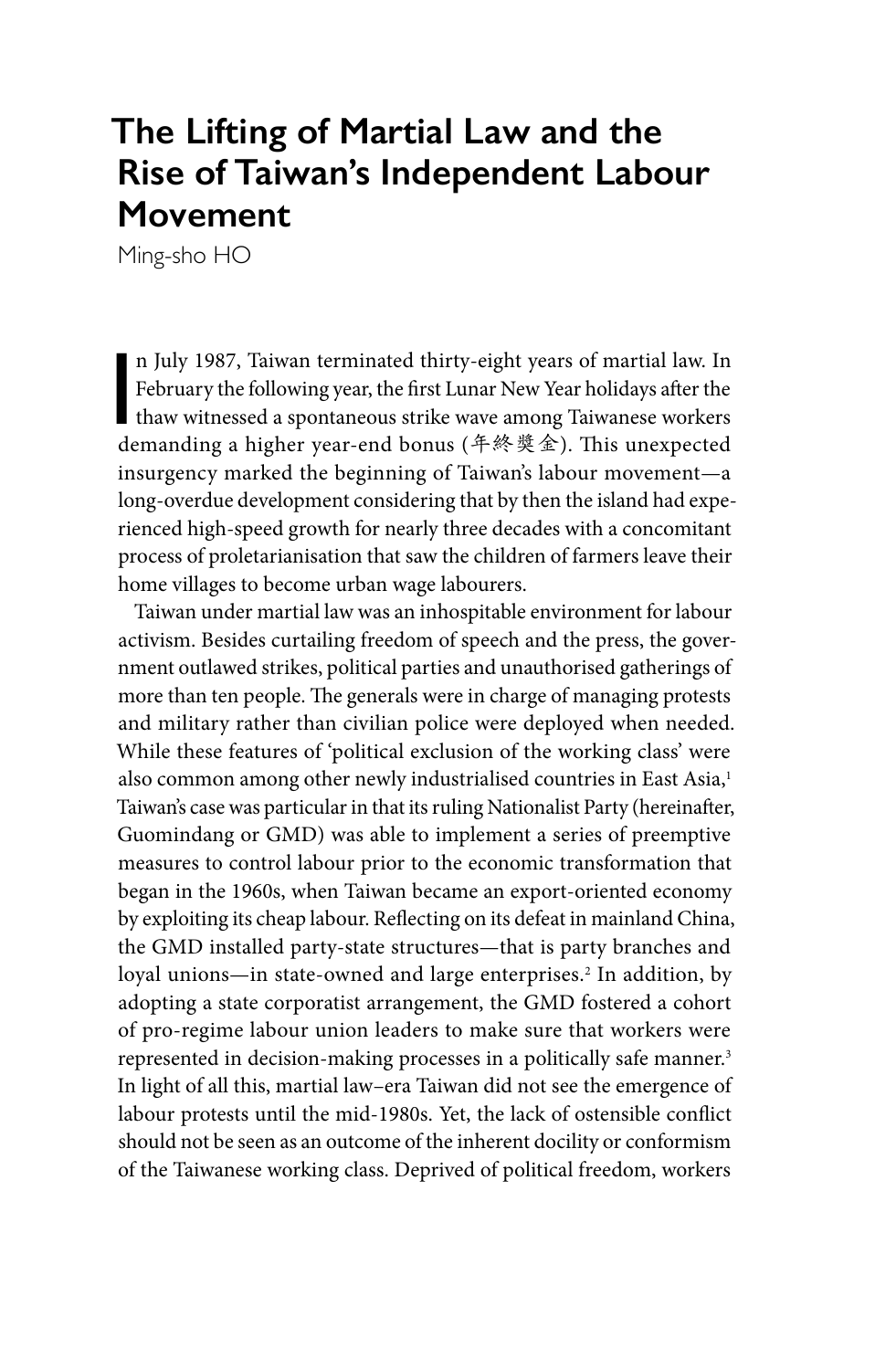dealt with their grievances through private and individualised strategies, such as moonlighting, frequent turnover, operating their own small businesses, and so on.

This essay will examine the nascent labour movement's explosive rise and precipitous decline in the interval between political liberalisation and democratisation. Let me begin with an episode of the 1988 spring strike for a fuller understanding of workers' situation after the lifting of martial law.

The Taoyuan Bus Strike

Since 1947, the Taoyuan Bus Company (桃園汽車客運公司) had been granted exclusive rights to operate some routes in Taoyuan County (now Taoyuan City). Like many regional monopolies, the company belonged to a powerful local family of GMD politicians, the Wus. The Wu family also owned businesses in the financial and health sectors at the local level, for which government permits were required. While the bus company was lucrative, its 700 bus drivers were mistreated. Their hourly overtime rate was barely NT\$20 (roughly US\$0.70) and they received a daily allowance of NT\$100 (US\$3.30) for working during the holidays. In spite of personal threats from gangsters, in 1987, bus drivers organised a labour union. As the Lunar New Year approached, drivers advanced three demands: four days of rest per month; a daily allowance of NT\$1,000 (US\$33) for working during the holidays; and a fairer distribution of the year-end bonus, as they knew the company was making record profits. After several rounds of negotiation, the management only agreed to increase the extra holiday payment to NT\$300 (US\$10). Humiliated by such a meagre offer, the drivers launched an unprecedented five-day strike starting on 14 February 1988.

Technically, this was a wildcat strike, as it did not fulfil the legal procedures for an official stoppage. Many bus drivers punched in for duty but did not drive their route or called in sick. Although the right to strike had been recently restored after the lifting of martial law, the requirements were nearly impossible to meet since the law demanded that unions hold a meeting of their members at which at least half of the participants had to vote in favour of going on strike. A platoon of armed military police deliberately marched around one bus station to intimidate workers. On the second day, the local government issued an emergency order citing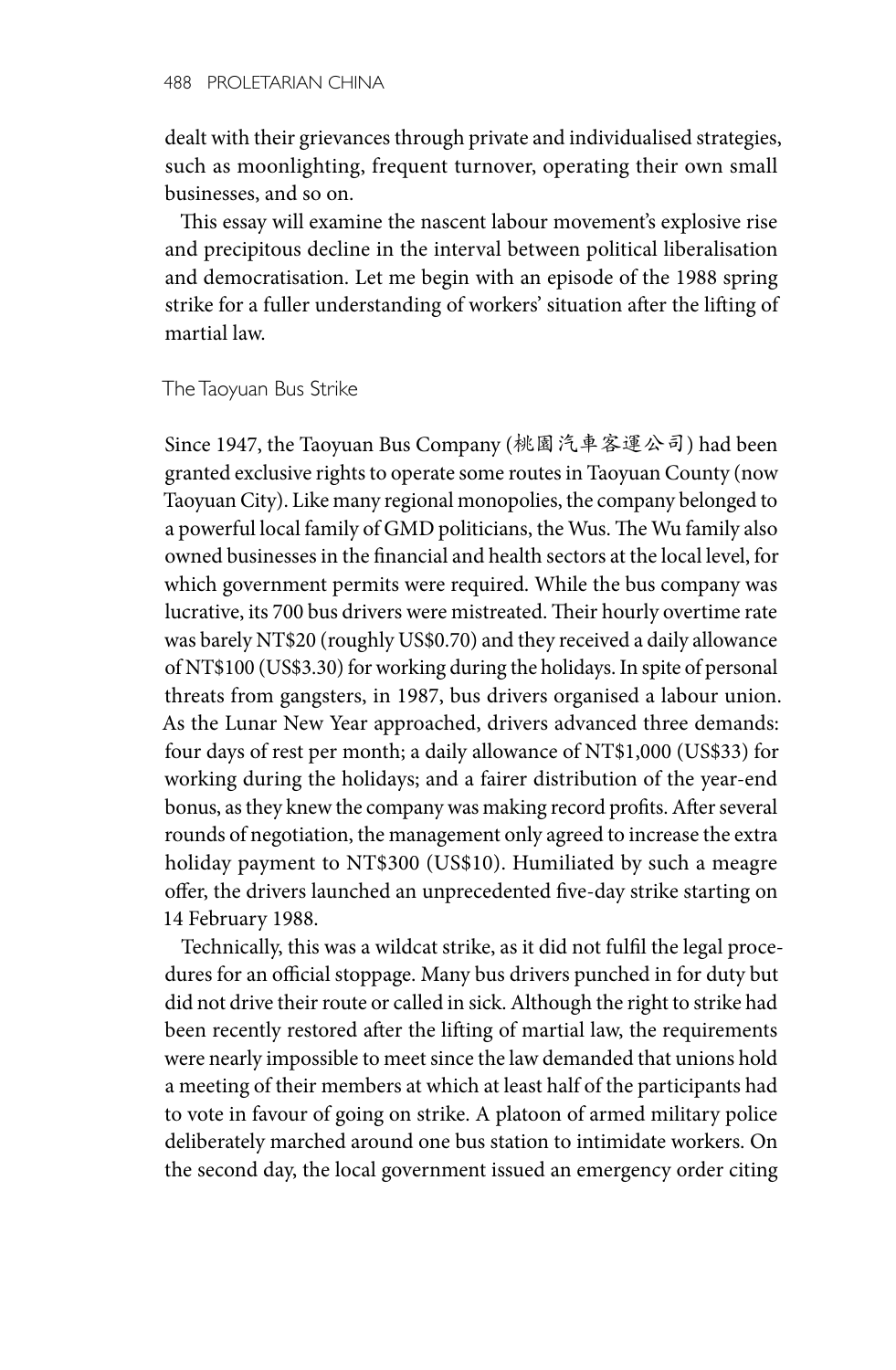the National Mobilisation Law to demand the bus drivers return to work. It was no light threat: the wartime legislation could put violators in prison for up to seven years.

Why did an industrial dispute invite such high-handed intervention by the military and the government? At that time, Wu Po-hsiung, the scion of the local political clan, was the Minister of the Interior and Zheng Shuizhi, who had served as the general manager of Taoyuan Bus Company for more than a decade, was the Commissioner of the Labour Affairs Council—the top labour administrative organ, created in 1987. In other words, activists in the nascent labour movement were facing a formidably interconnected web of power and wealth—a situation that was not uncommon in Taiwan's large enterprises. Nevertheless, largely thanks to the courageous leadership of a driver named Ceng Maoxing, the management conceded to pay extra year-end bonuses to drivers and promised not to punish the strike participants. This successful strike led to a wave of bus driver activism throughout the country.

In many ways, Ceng's biography exemplifies the profile of Taiwan's first generation of labour leaders. Born into an impoverished Hakka peasant family in 1941, Ceng had to give up his study after finishing junior high school. Before becoming a professional driver, he worked in a stateowned construction company and volunteered in a harbour project in Saudi Arabia for extra money, gaining experience and skill in operating construction machinery. He first encountered political trouble when he refused to wear the mourning symbol after Chiang Kai-shek's death in 1975, eventually leading to his departure from the company. Partly because of this incident, Ceng was a staunch supporter of the political opposition, highly critical of the GMD and vocally supportive of Taiwanese independence, long before his involvement in the labour movement.

Other political changes in the mid-1980s laid the foundations for organised labour activism, including the campaign launched by Ceng and his fellow workers. In 1984, the *Labour Standards Act* (勞動基準法) was enacted, largely due to pressure from the United States, which had grown increasingly uneasy with the way Taiwan exploited cheap labour to grow its trade surplus. Although this was the first comprehensive legislation on working hours, overtime, minimum wages and other labour protection measures, the Act did not immediately improve the conditions of rankand-file workers as neither the government nor businesses were eager to implement the new rules. However, the gap between what was legally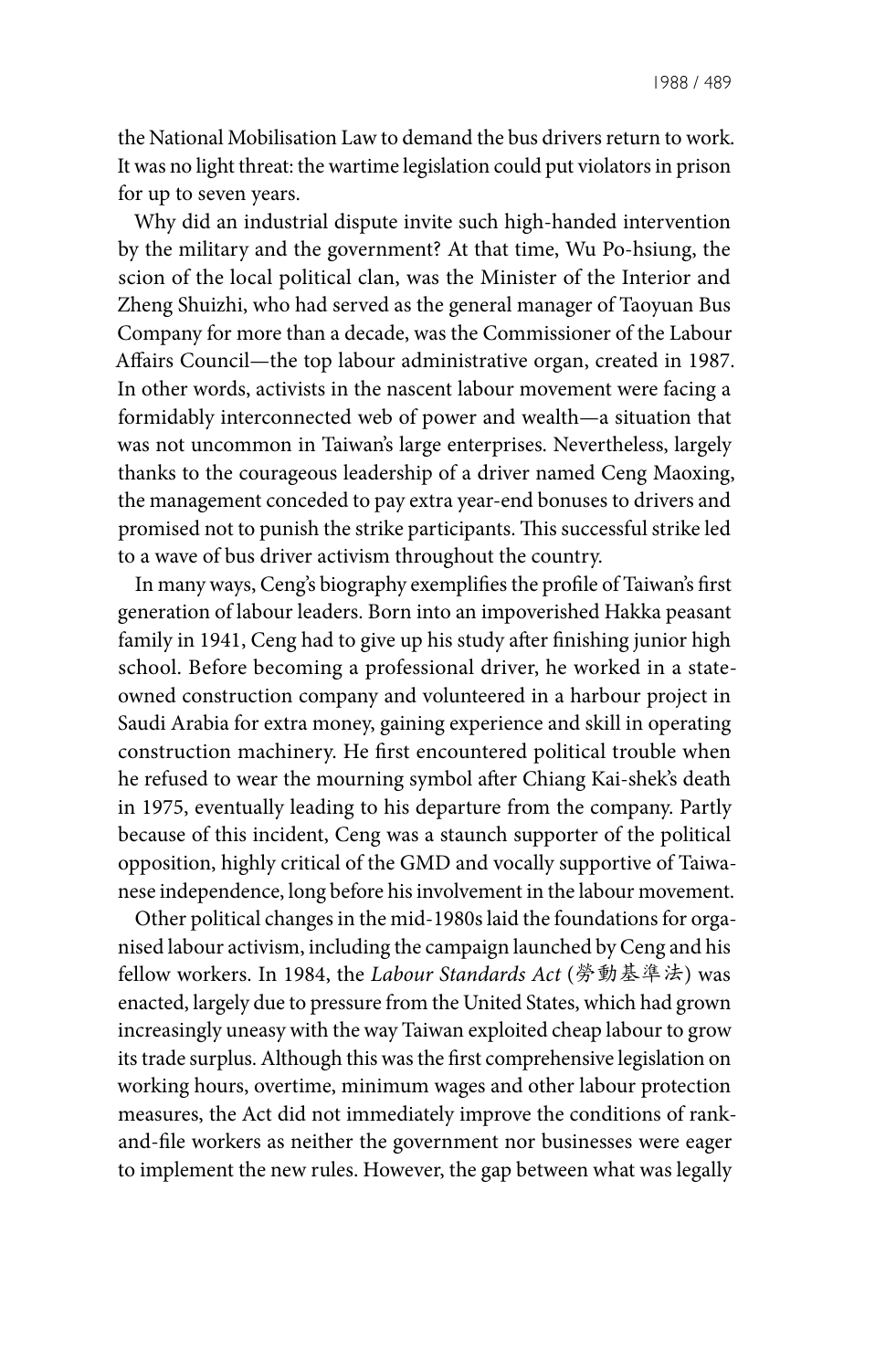promised and what workers actually received provided activists with a powerful discursive tool to persuade workers to join their movement. After bringing the strike to a successful end, Ceng launched another campaign to demand from the company compensation for all underpaid overtime since 1984.

The bus drivers were also supported by several of the newly established civil society organisations. On May Day 1984, when the legislative review of the *Labour Standards Act* was about to be completed, a group of human rights activists and lawyers formed the Taiwan Labour Legal Support Association (台灣勞工法律支援協會). This intellectual-led organisation was part of the political opposition, and many of its early participants later became politicians in the Democratic Progressive Party (民進黨, DPP). During the strike, Ceng Maoxing constantly availed himself of their legal advice and members of the organisation also recorded the mobilisation on film as it developed. In addition to opposition intellectuals, Ceng was also supported by a local Catholic labour centre directed by Father Neil Magill. Hailing from an Irish family with a background in the republican movement, Magill had originally worked in South Korea until he was expelled by the government. In 1984, Magill established an outreach centre in Taoyuan to assist distressed workers, which provided the meeting space for Ceng and his union associates.

Finally, the Taoyuan bus drivers' strike was also symptomatic of how workers' grievances accumulated in Taiwan. Even though the ban on political parties was still enforced, in 1986, the DPP was established and obtained the tacit recognition of the government. Before the 1992 legislative election, a portion of seats were reserved for workers, farmers, schoolteachers and other occupational groups. The legislature's functional representative design was a part of the GMD's state corporatist ideal, and, as expected, these seats were easily won by the ruling party. In the legislative election at the end of 1986, one GMD labour union incumbent was unexpectedly defeated and his seat went to a rather obscure DPP candidate. Since the legislators for the worker group were elected by workers, the incident revealed the existence of widespread labour discontent and its potential political reverberations.

The Rise of an Independent Labour Movement

In the late 1980s, the end of authoritarian rule brought about a flourishing of labour activism in the context of what was generally referred to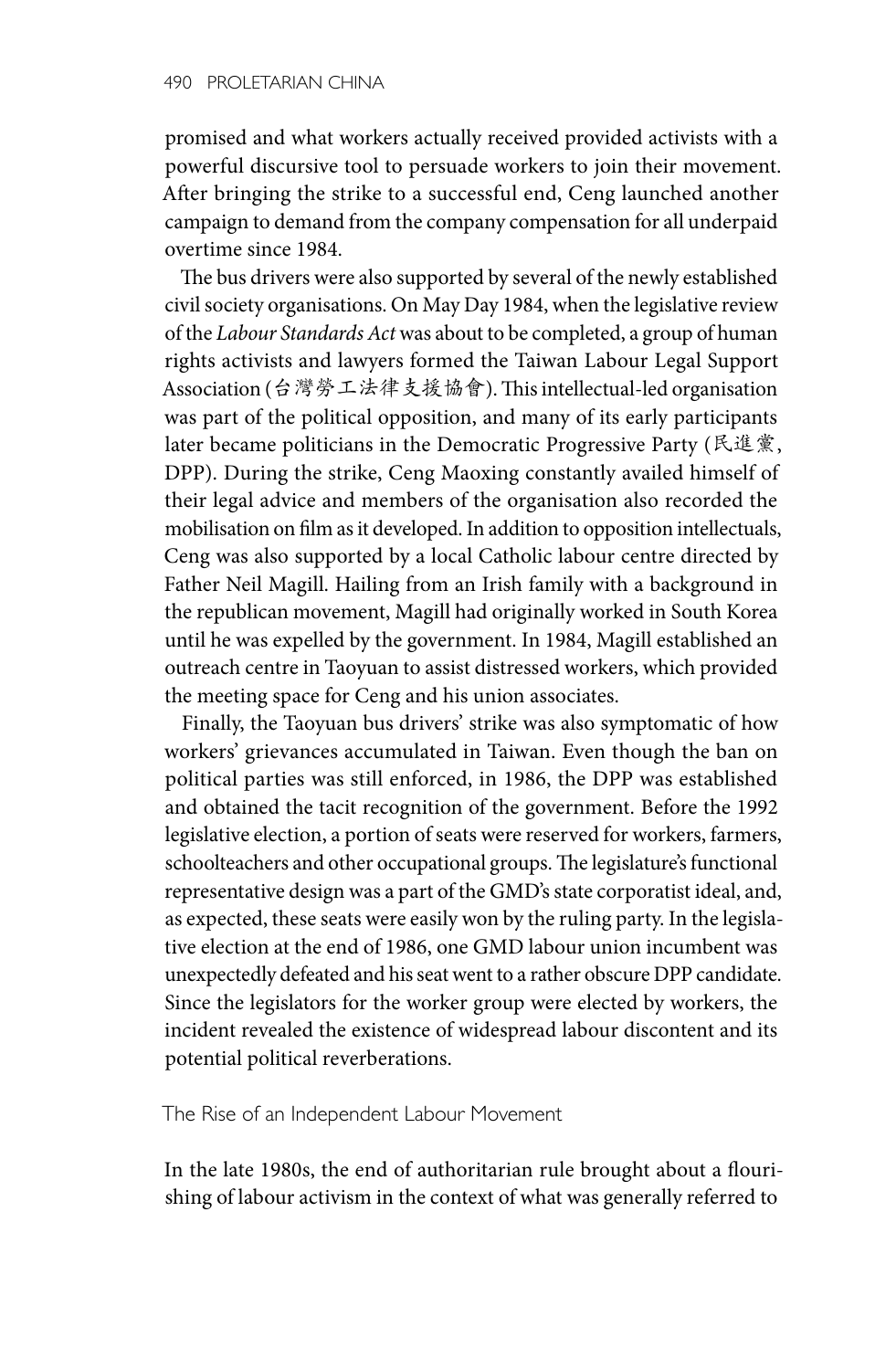as an 'independent labour movement' (自主勞工運動). The name did not indicate nonpartisanship or political neutrality—in fact, as Ceng Maoxing's case indicates, many of the earliest participants embraced an anti-GMD outlook. The emphasis on independence highlighted the necessity of challenging the system of labour control built by the GMD over the previous several decades.

One of the first battles was for control of the labour unions at the company level. Typically, in state-owned and large private enterprises, there were preexisting labour unions, often managed by GMD cadres or management. To gain control of these entities, dissident workers coalesced to participate in union elections, in which they often competed against the GMD-sponsored candidates. For instance, in March 1988, barely one month after the conclusion of the Taoyuan bus drivers' strike, workers at the state-owned China Petroleum Corporation elected their first non-GMD union president. It is highly suggestive that the new president was the younger brother of veteran DPP politician Kang Ning-hsiang. In other words, the GMD's grip on the existing labour unions was swiftly collapsing. In addition to these developments, an organising drive was set in motion in workplaces where workers were not represented by a labour union.

The salient feature of Taiwan's young labour movement was grassroots initiatives pertaining to company-level issues, such as overtime, working hours, union representation, and so on. In many cases, rank-and-file workers initiated their protests with little or no assistance from outside. Wildcat strikes and work stoppages were weapons typically adopted by discontented workers in this period. On May Day 1988, more than 1,000 railroad workers collectively took leave, resulting in a nationwide shutdown of railroad transportation. Soon, newly forged militant unions began to build broader alliances across regions and industries. At the end of 1988, the Alliance of Independent Labour Unions (自主工聯) was formed, with Ceng Maoxing elected as its first president. Since these groups did not seek legal recognition as union federations, they were largely free to operate drawing from their own resources.

As Taiwan's political transition opened up more legislative seats for competition, elections emerged as another arena for participation for Taiwan's independent labour movement. Opposition intellectuals already involved with labour issues became the conduits through which labour activists joined the DPP. But there were also some labour activists who rejected the DPP's middle-class liberalism and chose to set up new parties,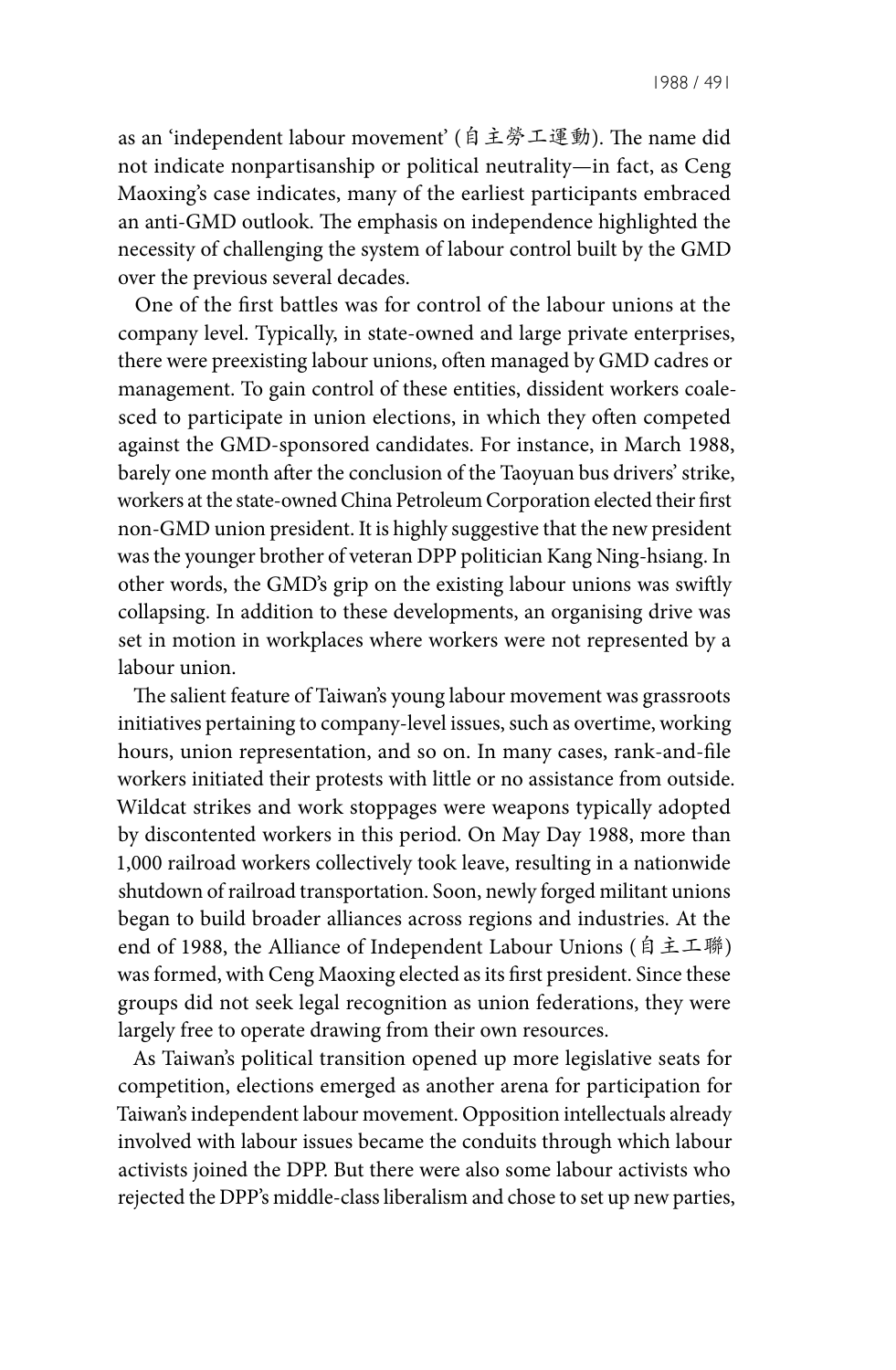including the Workers' Party (工黨) in 1987 and Labour Party (勞動黨) in 1989. The 1989 legislative election saw intensified competition among these new contenders, particularly for the five worker-group seats. In the end, the GMD obtained three seats and the DPP two. After this defeat, the two parties that claimed to represent the working class became less active.

The focus on elections was also related to the ruling party's attempt to revise existing laws. In 1988, the government proposed amendments to the *Labour Union Act* (工會法) and the *Act for the Settlement of Labour– Management Disputes* (勞資爭議處理法) in the hope of containing the labour offensive—a particularly urgent task considering threats from the business community to cease investing in Taiwan. Later, officials claimed that the 1984 *Labour Standards Act* was excessively generous and thus drafted a proposed amendment. In light of these initiatives, the legislative arena became another battleground for the independent labour movement.

In short, Taiwan's first postwar wave of labour activism shared many features with the so-called social movement unionism of other democratising countries, such as Brazil, South Korea and South Africa.<sup>4</sup> As in other countries, in Taiwan, labour grievances were an integral part of social problems that had emerged under prolonged authoritarian rule. It was immediately clear that labour exploitation was a result of political domination and not vice versa. Union leaders were willing to take militant action to improve the working conditions of their members, but also saw themselves as an integral part of a broader campaign for justice, including democratisation. In such a context, the fact that Taiwan's early flourishing of labour protests became politicised and partisan was to be expected.

## The Decline of Grassroots Militancy

By the time Taiwan's first full legislative election was held in 1992, the militant ethos of the Taiwanese working class appeared to be a spent force. The labour movement continued, but its focus shifted away from workplace organising and strikes to policy lobbying, which required less rank-and-file participation. There are several reasons for this shift.

First, the GMD government took an increasingly hostile attitude to grassroots militancy. In May 1988, workers of the Far Eastern Chemical Fibre Company launched a strike to protest the dismissal of a union leader. Riot police were sent in to break the picket line and many participants later faced criminal prosecution. Three months later, workers at the Maoli Bus Company went on strike to demand better pay. In response,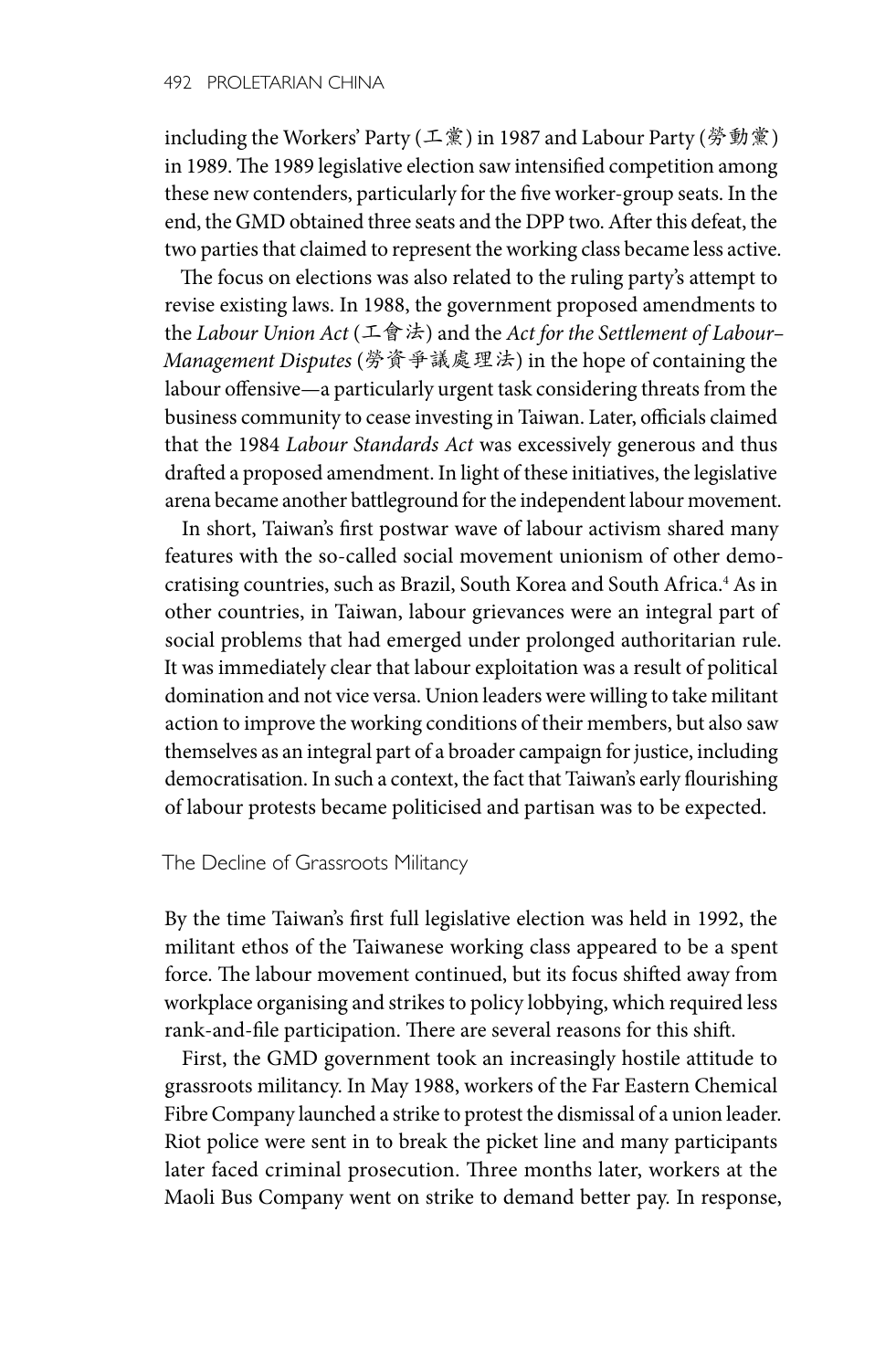the government coordinated a boycott by mobilising buses and drivers from neighbouring regions, until Maoli bus drivers were forced to end their three-week strike empty-handed.

Second, employers grew less tolerant of labour activists, summarily discharging many of them. Since company unions were the building blocks of Taiwan's independent labour movement, the edifice collapsed when their leaders were removed. Some union leaders decided to resort to the legal system, but by the time they won their lengthy lawsuits, they faced an entirely new workforce that no longer welcomed them or their activism.

This phase of Ceng Maoxing's trajectory serves as an illuminating case of the repressive collusion between government and business. After leading the successful strike at the Taoyuan Bus Company in early 1988, Ceng was fired. In 1991, after receiving a two-month prison sentence for his involvement in the Far Eastern Chemical Fibre Company strike, he decided not to appeal and thus became the first labour movement leader to be jailed in the post–martial law era. Until his death in 2007, Ceng remained active in the labour movement through his leadership of the Alliance of Independent Labour Unions, but he was never able to obtain another full-time job and hence return to being a grassroots union leader.

Lastly, Taiwan's political transition away from martial law and authoritarianism took place in the context of a rapid process of post-industrialisation. From the late 1980s, semi-skilled manufacturing jobs were offshored to mainland China and Southeast Asia, and the subsequent shrinkage of the manufacturing workforce made it difficult for the Taiwanese labour movement to expand. The service industry workers who became numerically dominant in the early 1990s were notoriously difficult to unionise. As the predominantly male leadership failed to pay enough attention to gender discrimination and sexual harassment in the workplace, women service workers did not find unionism a solution to their grievances. High-tech industry workers grew in numbers in tandem with Taiwan's transition to a knowledge-based economy, but they were reluctant to unionise because of profit-sharing schemes that tied them closely to management.<sup>5</sup>

As a result of these converging dynamics, the organising drive stimulated by the end of martial law quickly came to an end. According to official statistics, Taiwan's enterprise unions—then misleadingly called 'industrial unions' (產業工會)—started to grow in the mid-1980s and peaked in 1989 with 1,354 unions and 700,000 members. Thereafter, there was a